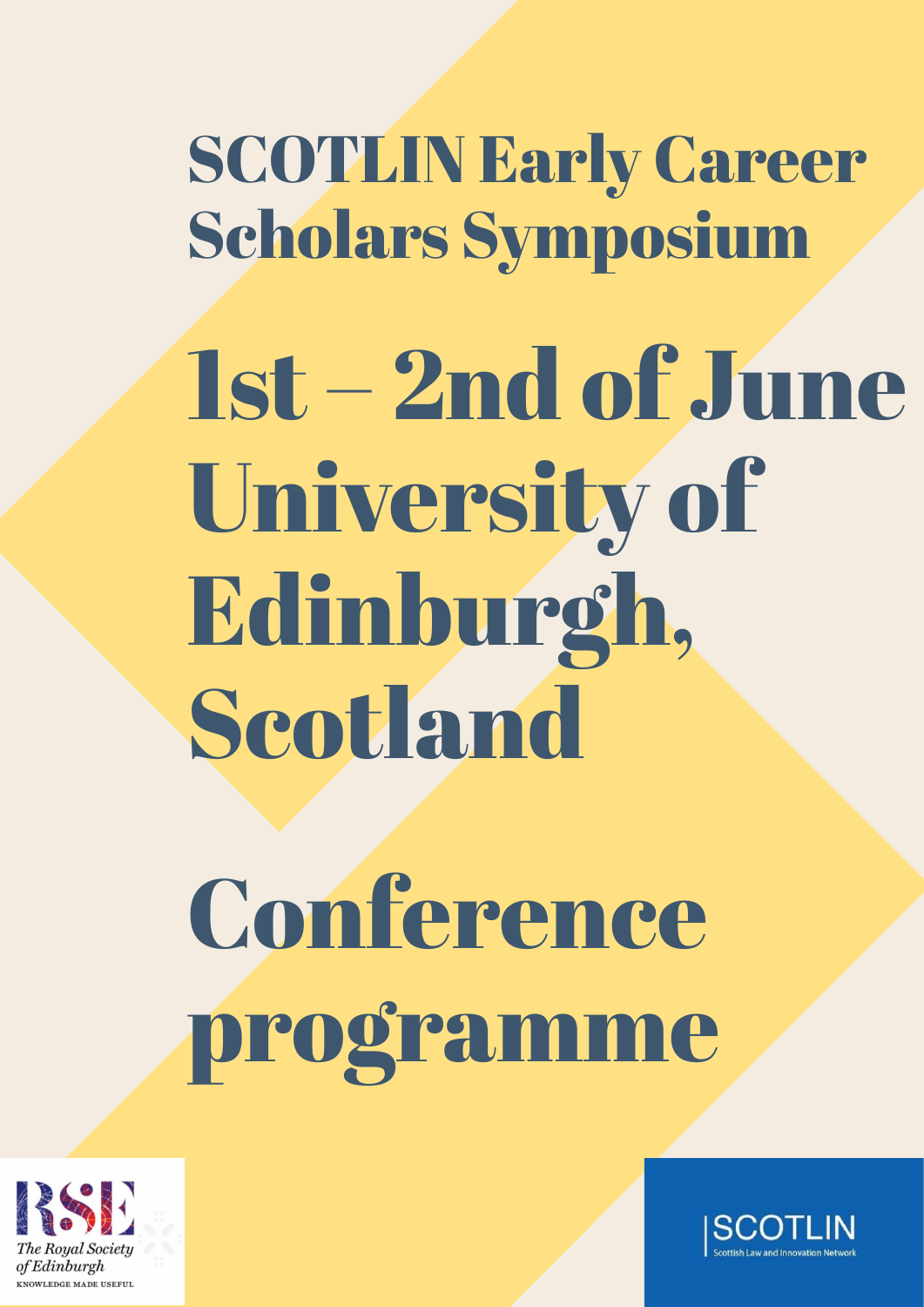# **SCOTLIN Early Career Scholars Symposium**

# **1st – 2nd of June**

# **University of Edinburgh, Scotland**

## **Conference Programme**

| Day 1          |                                                                                                                                                                                                                                                                                                                                                      |
|----------------|------------------------------------------------------------------------------------------------------------------------------------------------------------------------------------------------------------------------------------------------------------------------------------------------------------------------------------------------------|
|                | <b>Moot Court Room, Old College</b>                                                                                                                                                                                                                                                                                                                  |
| $10am - 11am$  | <b>Registration, morning coffee</b>                                                                                                                                                                                                                                                                                                                  |
|                | <b>Teaching Room 07, Old College</b>                                                                                                                                                                                                                                                                                                                 |
| 11am-12:30pm   | Law, AI and Trust<br><b>Chair</b><br>Professor Burkhard Schafer, Edinburgh Law School<br><b>Presenters</b><br>Thomas Broderick - Edinburgh Law School<br>Lilit Nagapetyan - Queen Mary University of London<br>Claire Barale - The University of Edinburgh<br>Leonardo Romanò - The University of Luxembourg                                         |
| 12:30am-1:30pm | Lunch & Coffee break                                                                                                                                                                                                                                                                                                                                 |
| 1:30pm-3:15pm  | <b>Intellectual Property Law, Technology and Sustainable Change</b><br><b>Chair</b><br>Dr Emmanuel Oke, Edinburgh Law School<br><b>Presenters</b><br>Jia Wang - Durham Law School<br>Julija Kalpokienė - Vytautas Magnus University<br>Amy Thomas- University of Glasgow<br>Aline Iramina - University of Glasgow<br>Jie Liu - University of Glasgow |